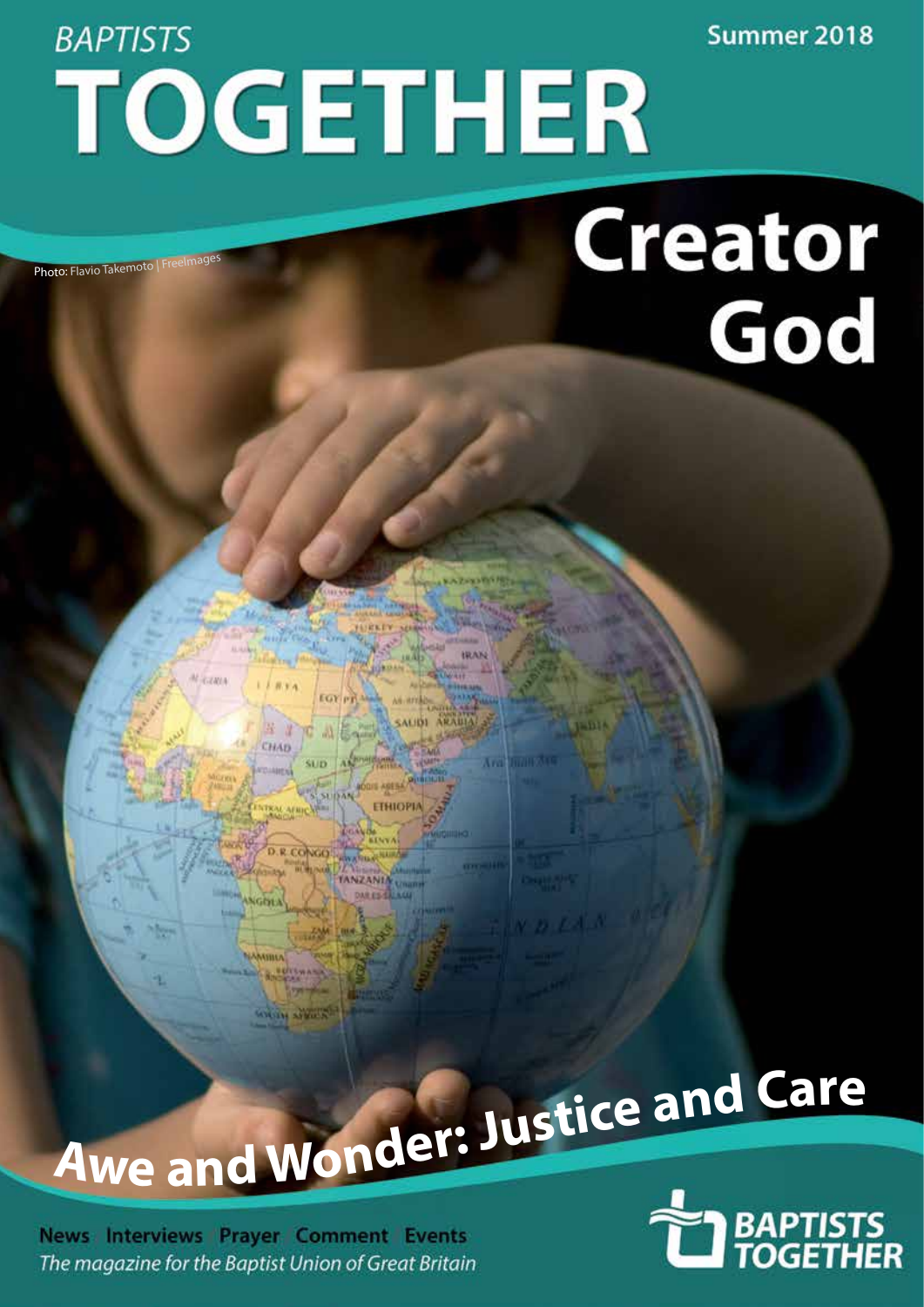

# **"It makes space for awe and wonder"**

Forest School is helping primary school children connect with and care for nature. Baptist church member **Sarah Lawfull** is one of its most compelling advocates

"I'm passionate about children's wellbeing," says Sarah Lawfull. "And I've seen time and again the wonderful impact Forest School has on both children - and their teachers."

Forest School is a specialised learning approach increasingly used by primary schools across the UK. It offers children regular opportunities to spend time in a woodland or natural environment. It is learner-centred, with roots dating back to early years pioneers in outdoor learning.

Sarah, a member of **The Ladygrove Church**, a Baptist/Anglican Local Ecumenical Partnership in Didcot, now teaches others how to lead Forest School. She saw how well children learnt outside earlier in her career as an early years primary school teacher. But post Year One, she also experienced the impact of increased testing and targets, a more restricted, classroom-bound culture, and a subsequent drop in pupil enthusiasm.

"My favourite part was the way we could be free to do things independently" Harry, aged 9

One summer she discovered Forest School through the Earth Trust, an environmental learning charity in Oxfordshire. "It was amazing. I loved it," she says, "and I thought: I've got to teach this."

A number of factors make it so appealing, Sarah explains. One is that is builds a safe space, and helps to create community. All participants are viewed as equal, unique and valuable. The children need to rely on each other to get things done. Stories are told around a campfire.

It also offers a connection, in many cases a reconnection, with nature. "Playing in the woods and playing in nature is so freeing," Sarah says. "The way our lives are lived now, we don't do enough of it."



 $20$